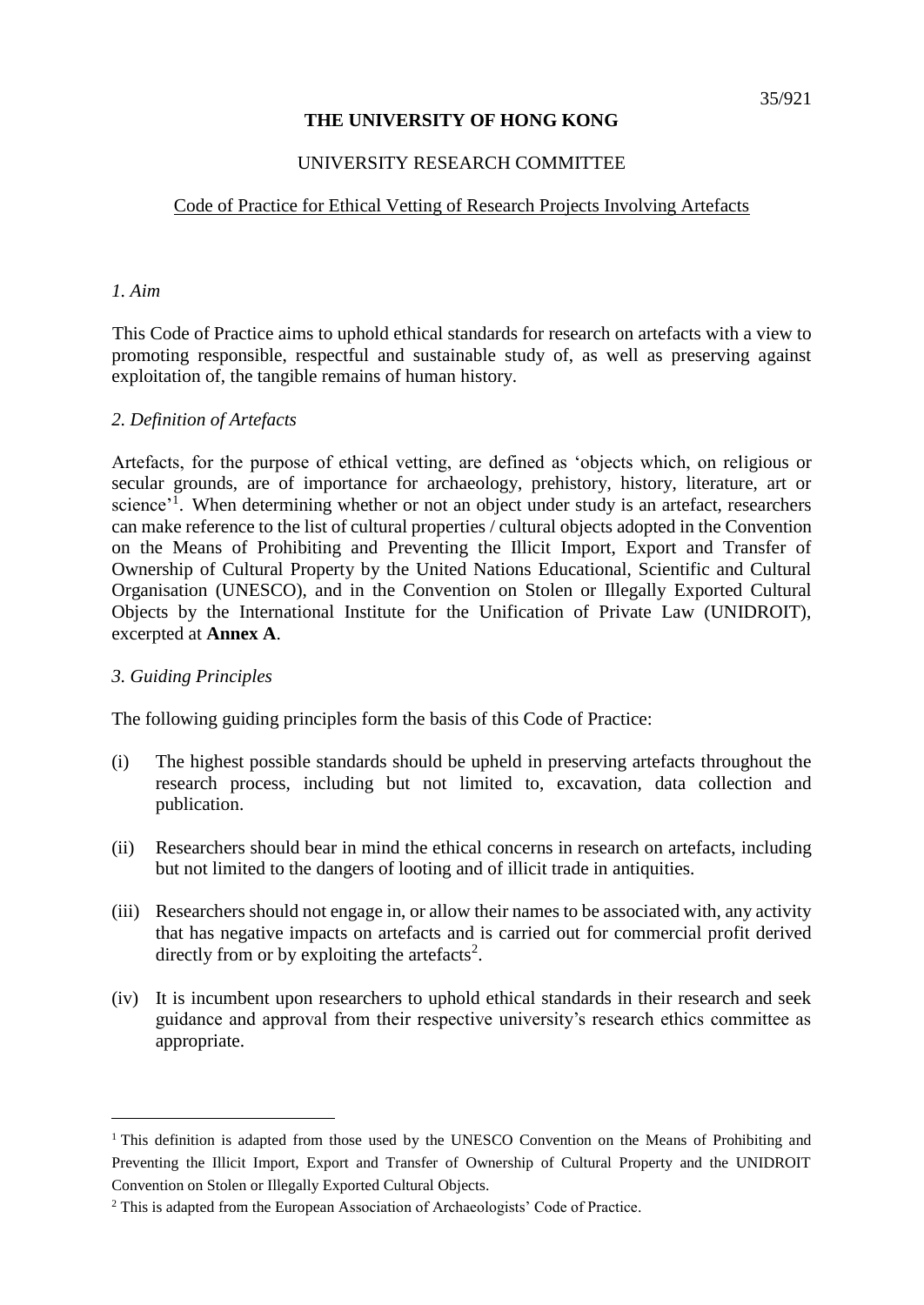## *4. Identification*

- (i) Researchers should determine whether their research proposals involve the study of artefacts.
- (ii) Researchers should seek the approval of the Human Research Ethics Committee (HREC).

# *5. Vetting by HREC*

The research ethics committee, when vetting the proposals, could make reference to the following criteria:

## Stewardship and Discovery

- (i) Where the research involves discovering or excavating artefacts, the research ethics committee is satisfied that the researchers have / will endeavor to limit damage or deterioration to the artefacts being studied and minimise the environmental impact of their actions.
- (ii) The researchers have set out plans for conservation, preservation, and publication of the archaeological records to the satisfaction of the research ethics committee.
- (iii) In considering (i) and (ii), the research ethics committee should refer to the list of best practices at **Annex B**<sup>3</sup> .

## Data Collection

 $\overline{a}$ 

- (iv) Where research involves studying artefacts already excavated or processed, whether by a public or private party, the researchers have exercised due diligence in establishing that the artefacts being studied –
	- (a) are in a public/private collection of their country of origin; or
	- (b) have been in a public / private collection not in their country of origin since before 1970; or
	- (c) have been in a public / private collection not in their country of origin since  $1970^4$ , and have not been illegally excavated and / or exported from their country of origin,
	- to the satisfaction of the research ethics committee.

<sup>&</sup>lt;sup>3</sup> The list is excerpted from the Policy on Professional Conduct by the American Schools of Oriental Research as well as the Code of Ethics and Code of Professional Standards by the Archaeological Institute of America.

<sup>&</sup>lt;sup>4</sup> This is in line with the requirement of the Archaeological Institute of America. The benchmark of 1970 is to track back to the adoption in that year of the UNESCO Convention on the Means of Prohibiting and Preventing the Illicit Import, Export and Transfer of Ownership of Cultural Property, where the international community agreed on the importance of protecting cultural properties and means of prohibiting and preventing the illicit import, export and transfer of ownership of cultural properties. The said Convention has no retrospective effect.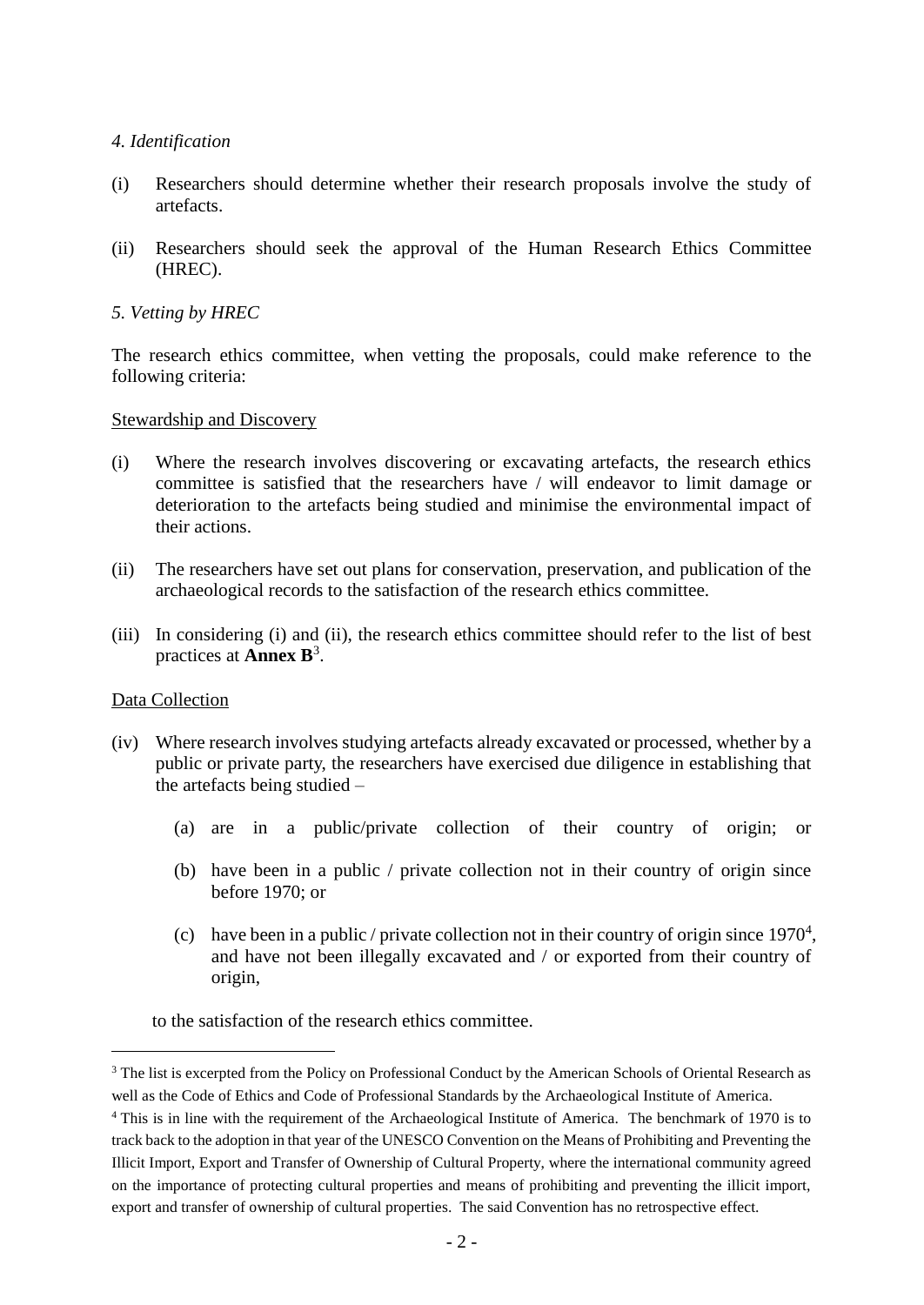(v) The due diligence in (iv) could be indicated by the actions of the researchers such as having checked information and documentation which could be reasonably obtained and consulted accessible agencies / third parties or taken other reasonable steps<sup>5</sup>.

#### Refrainment from Taking Economic Incentives

(vi) Researchers undertake that they did not and will not accept gifts, emoluments, sponsorship, or funding from dealers and collectors of artefacts for the research projects<sup>6</sup>.

September 1, 2021

 $\overline{a}$ 

Note: In July 2020, the RGC has proposed a set of Code of Practice for all UGC-funded universities' reference in extending the existing ethics approval mechanism to cover research involving artefacts, on the understanding that universities should adapt the Code with reference to their institutional circumstances as appropriate. The University Research Committee approved at its June 17, 2021 meeting to adopt the Code of Practice subject to minor amendments proposed by the Human Research Ethics Committee.

<sup>5</sup> This method is adopted in the UNIDROIT Convention on Stolen or Illegally Exported Cultural Objects.

<sup>&</sup>lt;sup>6</sup> Similar provisions on the prohibition of taking inducements (reasonably construed as bribe) when undertaking work related to cultural objects are promulgated in the Code of Conduct by the Chartered Institute for Archaeologists of the United Kingdom.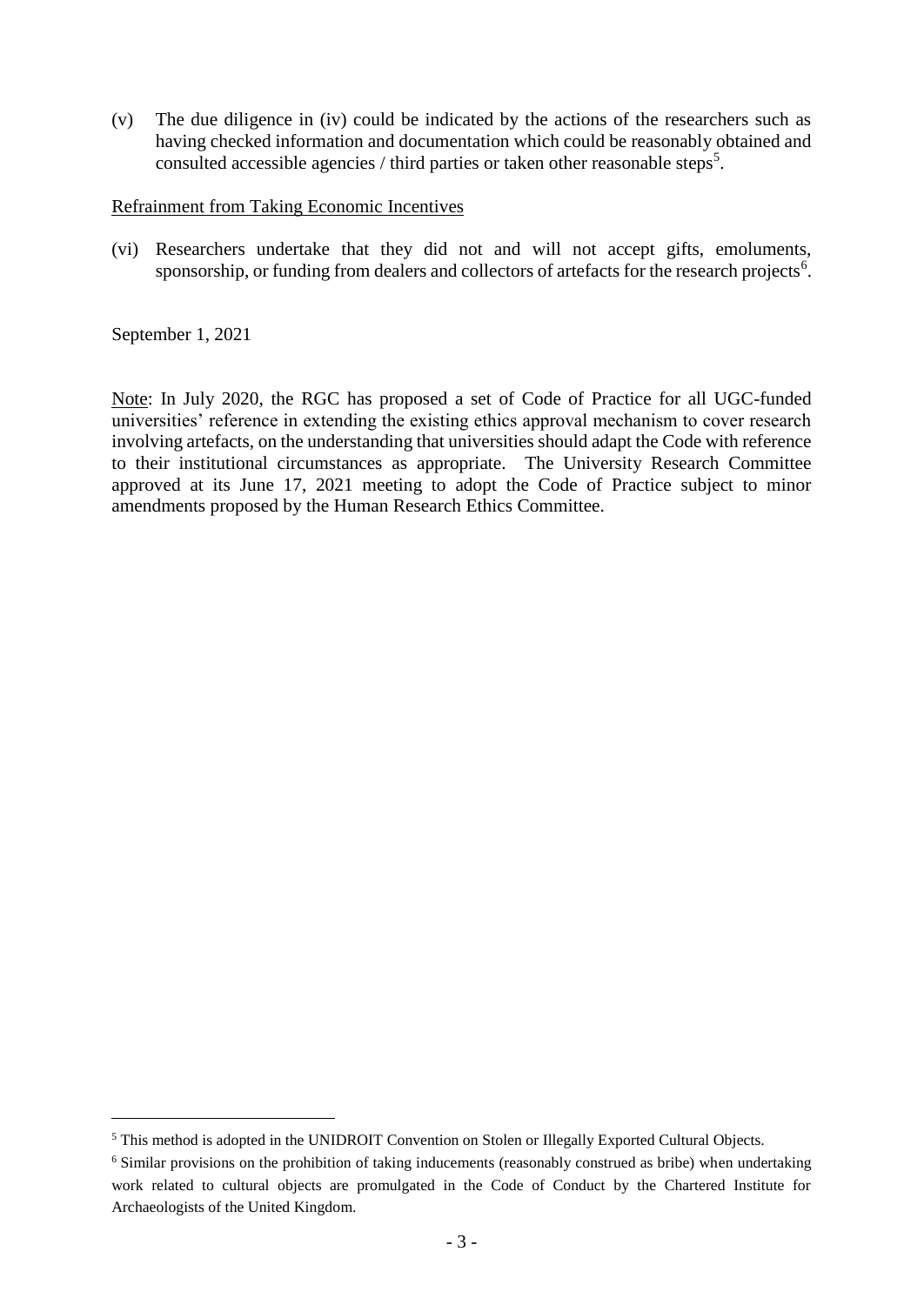#### **Annex A**

## **List of Cultural Properties / Cultural Objects**

This list is adapted from that used by the UNESCO Convention on the Means of Prohibiting and Preventing the Illicit Import, Export and Transfer of Ownership of Cultural Property and the UNIDROIT Convention on Stolen or Illegally Exported Cultural Objects.

- (i) Property relating to history
- (ii) Products of archaeological excavations or of archaeological discoveries
- (iii) Elements of artistic or historical monuments or archaeological sites which have been dismembered
- (iv) Antiquities more than one hundred years old, such as inscriptions, coins and engraved seals
- (v) Property of artistic interest, such as:
	- (a) pictures, paintings and drawings produced entirely by hand on any support and in any material (excluding industrial designs and manufactured articles decorated by hand)
	- (b) original works of statuary art and sculpture in any material
	- (c) original engravings, prints and lithographs
	- (d) original artistic assemblages and montages in any material
- (vi) Articles of furniture more than one hundred years old and old musical instruments
- (vii) Rare manuscripts and incunabula, old books, documents and publications of special interest (historical, artistic, scientific, literary, etc.) singly or in collections
- (viii) Objects of ethnological interest
- (ix) Archives, including sound, photographic and cinematographic archives